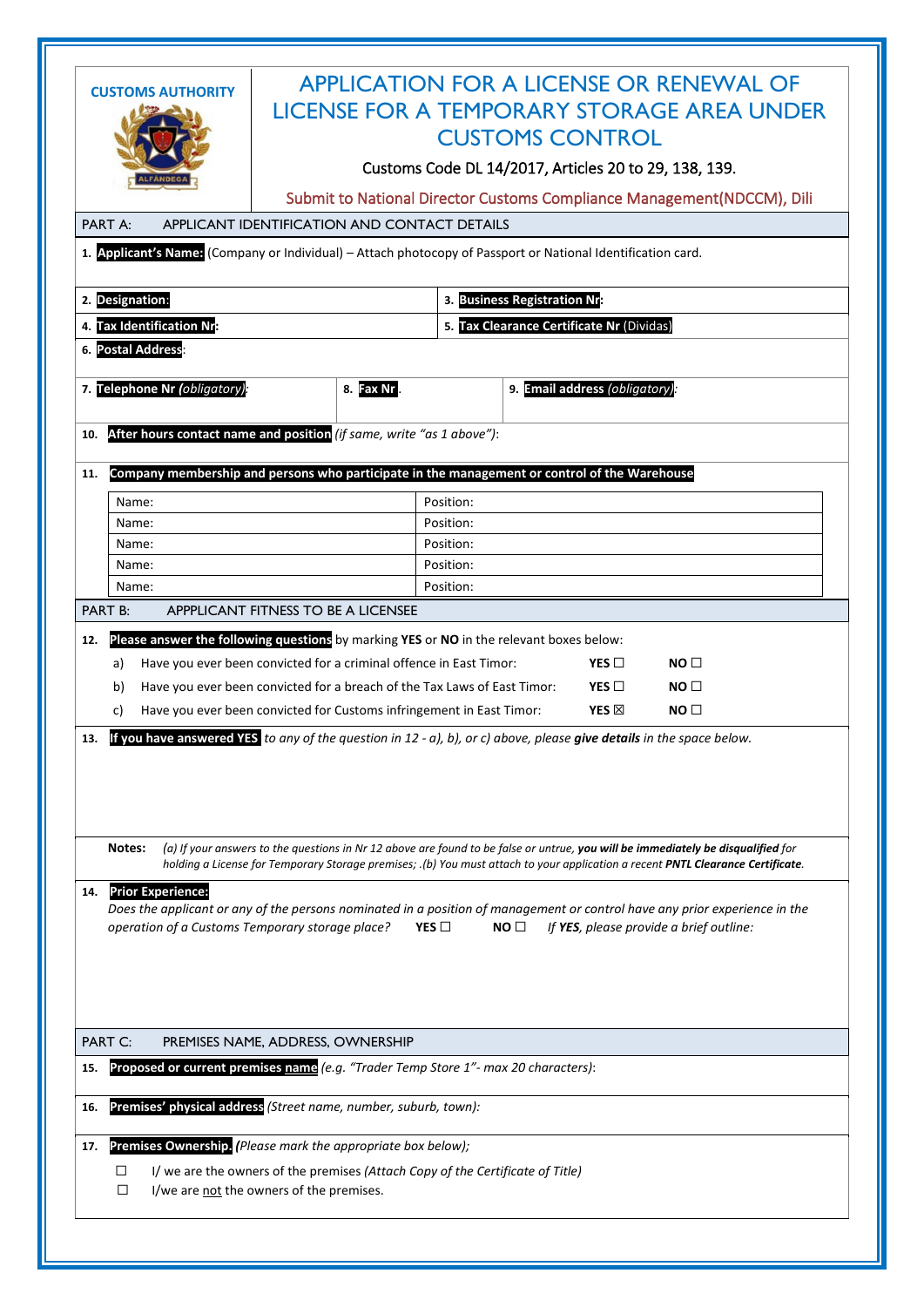| 18.                      |                | <b>Premises Building Plans</b>               |                                    |                                                                                                                                                                                                            |               |                                                                                                                                                                                                                                                                                                                                                                  |
|--------------------------|----------------|----------------------------------------------|------------------------------------|------------------------------------------------------------------------------------------------------------------------------------------------------------------------------------------------------------|---------------|------------------------------------------------------------------------------------------------------------------------------------------------------------------------------------------------------------------------------------------------------------------------------------------------------------------------------------------------------------------|
|                          | a)             |                                              |                                    | the minimum 2.5 mts. height (two and half metres height) required. You may attach photos and plans.                                                                                                        |               | Boundary Fence.- Describe in detail the material the fences are made of, and how they prevent intrusion and achieve                                                                                                                                                                                                                                              |
|                          | b)             |                                              | Applicant comments (if any):       |                                                                                                                                                                                                            |               | Plans of different buildings in the Proposed Premises.- Applicant must provide two (2) certified copies of the plan (no<br>larger than A3 size) of the proposed temporary storage premises outlining in RED all areas to be licensed; access<br>points; area for Customs officers; allocated area for compliance checks (See full details in the Business Rules) |
| 19.                      |                | <b>Security of Premises</b>                  |                                    |                                                                                                                                                                                                            |               |                                                                                                                                                                                                                                                                                                                                                                  |
|                          | a              |                                              |                                    | Do you employ a company to provide 24/7 security?                                                                                                                                                          | YES $\Box$    | $NO \square$ (if YES, give details below)                                                                                                                                                                                                                                                                                                                        |
|                          | b)             |                                              | Do you have CCTV security cameras? |                                                                                                                                                                                                            | YES $\square$ | $NO \square$ (if YES, give details below)                                                                                                                                                                                                                                                                                                                        |
|                          |                | 20. Cargo Handling Equipment                 |                                    |                                                                                                                                                                                                            |               |                                                                                                                                                                                                                                                                                                                                                                  |
|                          | a)             |                                              |                                    | Do you have any cargo handling equipment?                                                                                                                                                                  | YES $\square$ | $NO \square$ (if YES, give details below)                                                                                                                                                                                                                                                                                                                        |
|                          |                |                                              |                                    |                                                                                                                                                                                                            |               |                                                                                                                                                                                                                                                                                                                                                                  |
|                          |                |                                              |                                    |                                                                                                                                                                                                            |               |                                                                                                                                                                                                                                                                                                                                                                  |
|                          | <b>PART E:</b> | Full Container Load (FCL): $\Box$            |                                    | CARGO TYPE, ACTIVITIES, SOPS, ASYCUDA CONNECTION, GUARANTEE<br>Cargo type for this application for the temporary storage of (mark relevant box (es) below):<br>Less Than a Container Load (LCL): $\square$ |               |                                                                                                                                                                                                                                                                                                                                                                  |
|                          |                |                                              |                                    |                                                                                                                                                                                                            |               | Expected Warehouse Activities: Indicate the activities you propose to undertake should your application be approved.                                                                                                                                                                                                                                             |
|                          | 1.             |                                              |                                    |                                                                                                                                                                                                            |               |                                                                                                                                                                                                                                                                                                                                                                  |
|                          | 2.<br>3.       |                                              |                                    |                                                                                                                                                                                                            |               |                                                                                                                                                                                                                                                                                                                                                                  |
|                          | 4.             |                                              |                                    |                                                                                                                                                                                                            |               |                                                                                                                                                                                                                                                                                                                                                                  |
|                          | 5.             |                                              |                                    |                                                                                                                                                                                                            |               |                                                                                                                                                                                                                                                                                                                                                                  |
|                          | 6.             |                                              |                                    |                                                                                                                                                                                                            |               |                                                                                                                                                                                                                                                                                                                                                                  |
|                          | 7.             |                                              |                                    |                                                                                                                                                                                                            |               |                                                                                                                                                                                                                                                                                                                                                                  |
|                          | 8.             |                                              |                                    |                                                                                                                                                                                                            |               |                                                                                                                                                                                                                                                                                                                                                                  |
|                          |                | <b>Standard Operating Procedures (SOPs):</b> |                                    |                                                                                                                                                                                                            |               | Do you have documented SOPs in place that are available to Customs upon request?                                                                                                                                                                                                                                                                                 |
|                          |                | YES $\square$                                | NO <sub>1</sub>                    | If YES, give details below                                                                                                                                                                                 |               |                                                                                                                                                                                                                                                                                                                                                                  |
|                          |                |                                              |                                    | Connection to Customs System (ASYCUDA World):                                                                                                                                                              |               | Are you currently connected to ASYCUDA World?                                                                                                                                                                                                                                                                                                                    |
| 21.<br>22.<br>23.<br>24. |                | YES $\square$                                | NO <sub>1</sub>                    | If YES, give details below                                                                                                                                                                                 |               |                                                                                                                                                                                                                                                                                                                                                                  |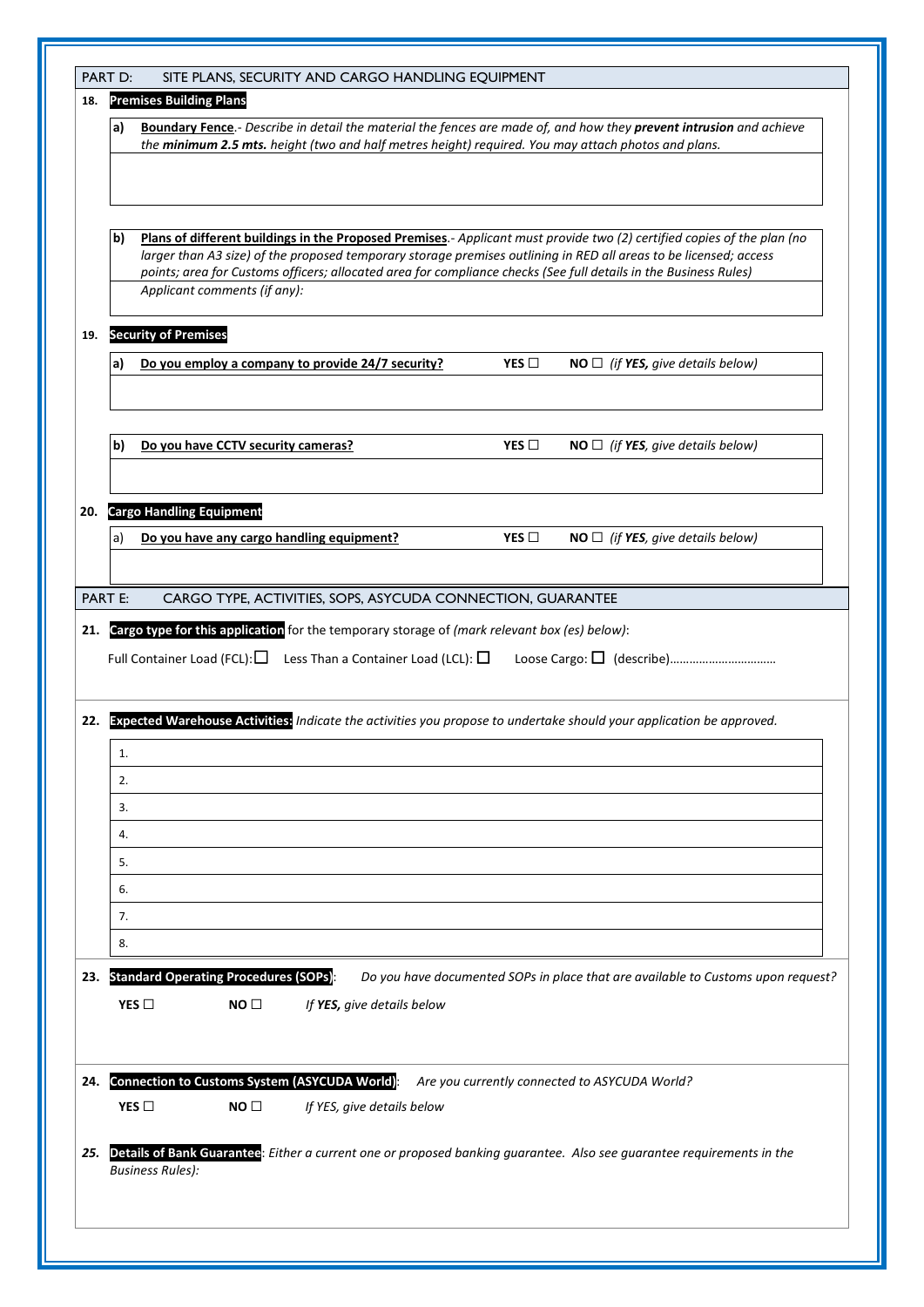|     | <b>PART F:</b>                                                                                                                                                                                                                         | <b>ATTACHED DOCUMENTS</b>                                                                                                                                                                                                                                     |                             |                                           |                                  |                        |                                         |  |
|-----|----------------------------------------------------------------------------------------------------------------------------------------------------------------------------------------------------------------------------------------|---------------------------------------------------------------------------------------------------------------------------------------------------------------------------------------------------------------------------------------------------------------|-----------------------------|-------------------------------------------|----------------------------------|------------------------|-----------------------------------------|--|
| 26. | Check List of Attached Documents for this Application. (This checklist is for the applicant to verify that he/she has attached all relevant<br>documents required to process this application. Copies of valid documents are accepted) |                                                                                                                                                                                                                                                               |                             |                                           |                                  |                        |                                         |  |
|     |                                                                                                                                                                                                                                        | Passport or National Identity Card of main applicant.                                                                                                                                                                                                         |                             |                                           | Boundary fence plans and photos  |                        |                                         |  |
|     |                                                                                                                                                                                                                                        | Company Structure and Articles of Association                                                                                                                                                                                                                 |                             |                                           |                                  |                        | Contract with security company (if any) |  |
|     | <b>Business Registration</b>                                                                                                                                                                                                           |                                                                                                                                                                                                                                                               |                             | Full technical description of CCTV system |                                  |                        |                                         |  |
|     | Tax Identification (TIN)                                                                                                                                                                                                               |                                                                                                                                                                                                                                                               |                             | Standard Operating Procedure (SOP)        |                                  |                        |                                         |  |
|     | Up-to-date Tax Clearance (Dividas)                                                                                                                                                                                                     |                                                                                                                                                                                                                                                               |                             |                                           |                                  |                        | ASYCUDA World Userid (if you have one)  |  |
|     | Police (PNTL) Clearance Certificate                                                                                                                                                                                                    |                                                                                                                                                                                                                                                               |                             |                                           |                                  |                        | Copy of Bank Guarantee (if applicable)  |  |
|     | Copy of Ownership title or Lease on premises                                                                                                                                                                                           |                                                                                                                                                                                                                                                               | Other documents (describe)  |                                           |                                  |                        |                                         |  |
|     |                                                                                                                                                                                                                                        | Complete plans of all areas/buildings to be licensed                                                                                                                                                                                                          |                             |                                           |                                  |                        |                                         |  |
|     | <b>PART G:</b>                                                                                                                                                                                                                         | APPLICANT'S DECLARATION, SIGNATURE AND DATE                                                                                                                                                                                                                   |                             |                                           |                                  |                        |                                         |  |
| 27. | <b>Applicant's declaration</b>                                                                                                                                                                                                         |                                                                                                                                                                                                                                                               |                             |                                           |                                  |                        |                                         |  |
|     | a)                                                                                                                                                                                                                                     | By signing and dating this form in boxes 28 and 29 below, I/we declare that all information provided hereby and in any additional<br>supporting material of any kind, shape or form provided by me/us are, to the best of my/our knowledge, true and correct. |                             |                                           |                                  |                        |                                         |  |
|     | b)                                                                                                                                                                                                                                     | I/we understand that providing false, untrue or misleading information in this application and/or supporting material may result in this<br>application being rejected by Customs                                                                             |                             |                                           |                                  |                        |                                         |  |
|     |                                                                                                                                                                                                                                        |                                                                                                                                                                                                                                                               |                             |                                           |                                  |                        |                                         |  |
|     | 28. Signature, name and position:                                                                                                                                                                                                      |                                                                                                                                                                                                                                                               |                             |                                           | <b>29.</b> Date:                 |                        |                                         |  |
|     |                                                                                                                                                                                                                                        |                                                                                                                                                                                                                                                               |                             |                                           |                                  |                        |                                         |  |
|     |                                                                                                                                                                                                                                        |                                                                                                                                                                                                                                                               |                             |                                           |                                  |                        |                                         |  |
|     |                                                                                                                                                                                                                                        |                                                                                                                                                                                                                                                               | <b>FOR CUSTOMS USE ONLY</b> |                                           |                                  |                        |                                         |  |
|     | <b>APPLICATION RECEIPT</b><br>А.                                                                                                                                                                                                       |                                                                                                                                                                                                                                                               |                             |                                           |                                  |                        |                                         |  |
|     | <b>Date Application received</b>                                                                                                                                                                                                       | Name and signature of NDCCM Secretary receiving:                                                                                                                                                                                                              |                             |                                           |                                  |                        | <b>NDCCM Reference Number</b>           |  |
|     |                                                                                                                                                                                                                                        |                                                                                                                                                                                                                                                               | Name:                       |                                           |                                  |                        | Date:                                   |  |
|     | To NDCCM for nomination of<br><b>Evaluation Officer</b>                                                                                                                                                                                | <b>Evaluation Officer</b><br><b>Nominated</b>                                                                                                                                                                                                                 | Date                        |                                           | <b>Evaluation</b>                | <b>Officer Receipt</b> | Signature:                              |  |
|     | <b>APPLICATION EVALUATION</b><br><b>B.</b>                                                                                                                                                                                             |                                                                                                                                                                                                                                                               |                             |                                           |                                  |                        |                                         |  |
| a)  | <b>Documentary Verification</b>                                                                                                                                                                                                        |                                                                                                                                                                                                                                                               |                             |                                           |                                  |                        |                                         |  |
|     | Is the application and supporting documentation complete and correct?                                                                                                                                                                  |                                                                                                                                                                                                                                                               |                             |                                           | YES $\Box$                       | NO $\square$           | If NO, give details below               |  |
|     |                                                                                                                                                                                                                                        |                                                                                                                                                                                                                                                               |                             |                                           |                                  |                        |                                         |  |
|     |                                                                                                                                                                                                                                        |                                                                                                                                                                                                                                                               |                             |                                           |                                  |                        |                                         |  |
|     | (if necessary, contact the applicant to obtain additional information and/or missing documents)                                                                                                                                        |                                                                                                                                                                                                                                                               |                             |                                           |                                  |                        |                                         |  |
| b)  | <b>Field Visit</b>                                                                                                                                                                                                                     |                                                                                                                                                                                                                                                               |                             |                                           |                                  |                        |                                         |  |
|     | Are the Results of Field Visit Satisfactory? YES $\Box$                                                                                                                                                                                |                                                                                                                                                                                                                                                               | NO <sub>1</sub>             |                                           | Give details below for YES or NO |                        |                                         |  |
|     |                                                                                                                                                                                                                                        |                                                                                                                                                                                                                                                               |                             |                                           |                                  |                        |                                         |  |
|     |                                                                                                                                                                                                                                        |                                                                                                                                                                                                                                                               |                             |                                           |                                  |                        |                                         |  |
|     |                                                                                                                                                                                                                                        |                                                                                                                                                                                                                                                               |                             |                                           |                                  |                        |                                         |  |
|     |                                                                                                                                                                                                                                        |                                                                                                                                                                                                                                                               |                             |                                           |                                  |                        |                                         |  |